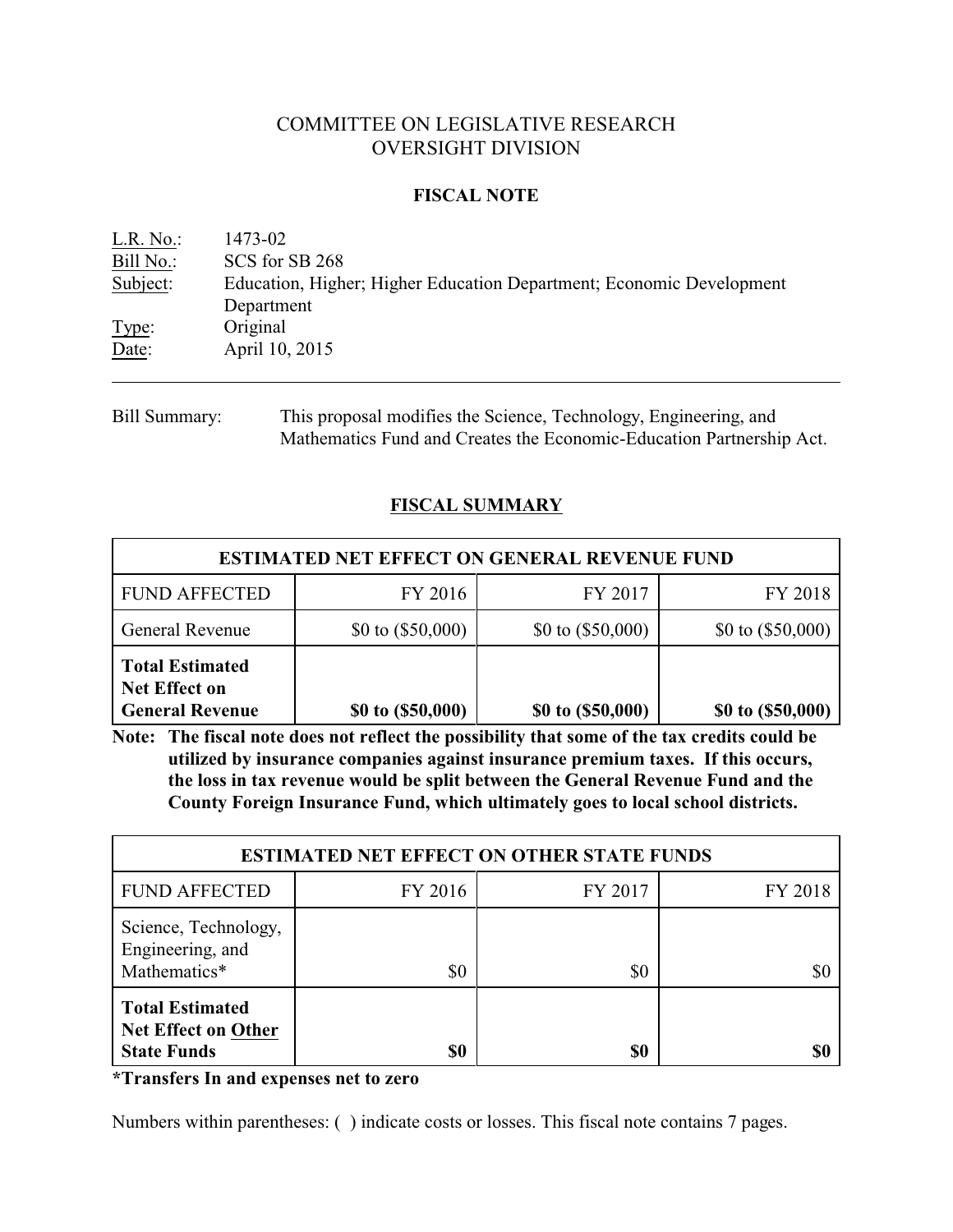L.R. No. 1473-02 Bill No. SCS for SB 268 Page 2 of 7 April 10, 2015

| <b>ESTIMATED NET EFFECT ON FEDERAL FUNDS</b>                               |         |         |         |  |  |
|----------------------------------------------------------------------------|---------|---------|---------|--|--|
| <b>FUND AFFECTED</b>                                                       | FY 2016 | FY 2017 | FY 2018 |  |  |
|                                                                            |         |         |         |  |  |
|                                                                            |         |         |         |  |  |
| <b>Total Estimated</b><br><b>Net Effect on All</b><br><b>Federal Funds</b> | \$0     | \$0     |         |  |  |

| <b>ESTIMATED NET EFFECT ON FULL TIME EQUIVALENT (FTE)</b>    |         |         |         |  |  |  |
|--------------------------------------------------------------|---------|---------|---------|--|--|--|
| <b>FUND AFFECTED</b>                                         | FY 2016 | FY 2017 | FY 2018 |  |  |  |
|                                                              |         |         |         |  |  |  |
|                                                              |         |         |         |  |  |  |
| <b>Total Estimated</b><br><b>Net Effect on</b><br><b>FTE</b> |         |         |         |  |  |  |

 $\Box$  Estimated Net Effect (expenditures or reduced revenues) expected to exceed \$100,000 in any of the three fiscal years after implementation of the act.

| <b>ESTIMATED NET EFFECT ON LOCAL FUNDS</b>       |  |  |  |  |  |
|--------------------------------------------------|--|--|--|--|--|
| FY 2017<br>I FUND AFFECTED<br>FY 2016<br>FY 2018 |  |  |  |  |  |
| \$0<br>\$0<br>Local Government                   |  |  |  |  |  |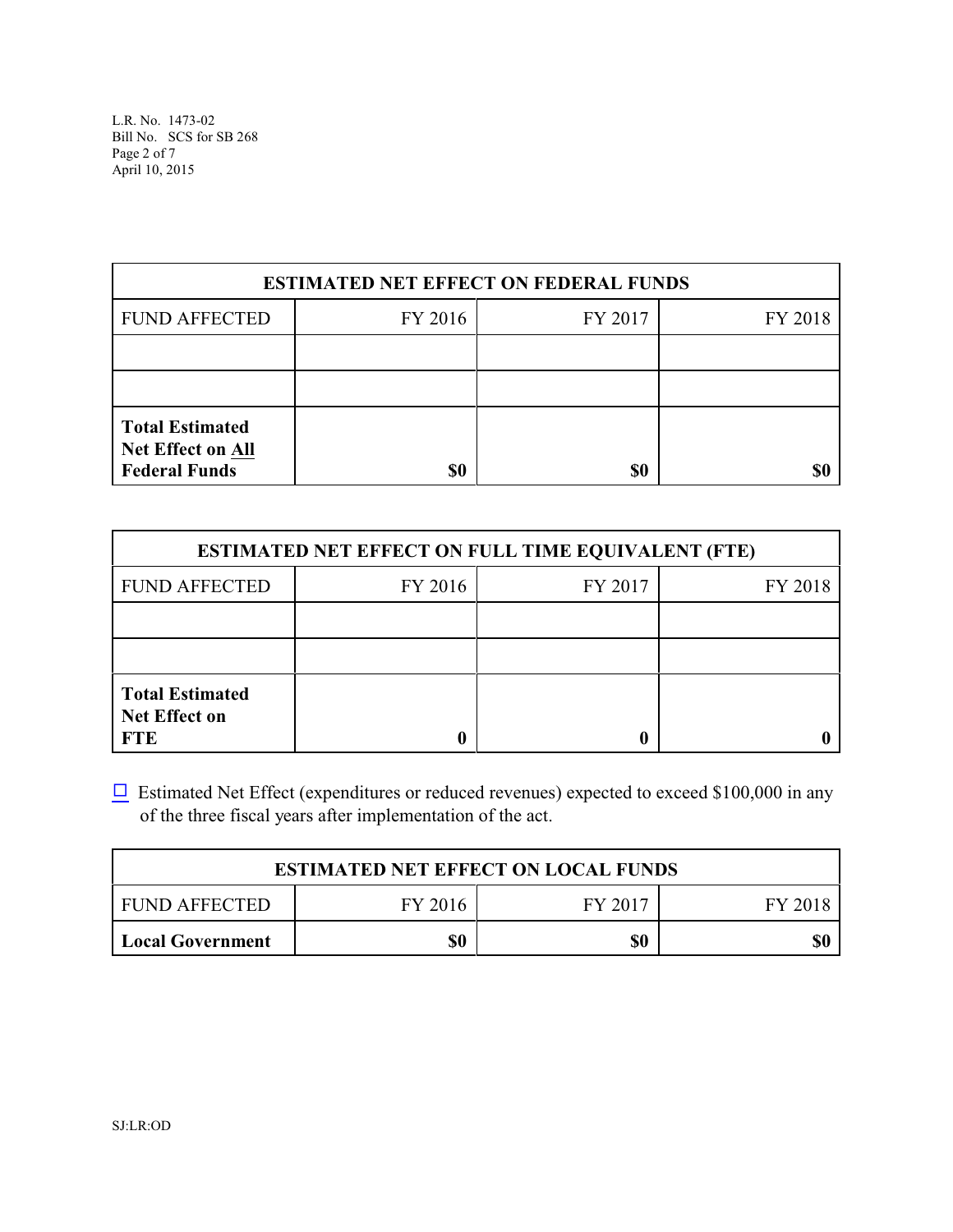L.R. No. 1473-02 Bill No. SCS for SB 268 Page 3 of 7 April 10, 2015

## **FISCAL ANALYSIS**

## ASSUMPTION

Officials at the **Department of Higher Education** (**DHE**) assume DHE would be in charge of reviewing applications to have individuals' tax liability removed from General Revenue and placed in the Science, Technology, Engineering, and Mathematics Fund (§173.670.6 and §620.3030.3). This would require the promulgation of rules to determine how an applicant would be selected, which could be handled with existing staff, and the addition of 2/3 FTE to handle the continuous influx of applications for the two new programs.

**Oversight** assumes the Department of Higher Education could absorb the work of this proposal with existing resources.

Officials at the **Office of Administration's Division of Budget and Planning** (**BAP**) assume this proposal provides a process whereby a qualifying taxpayer that hires a qualifying intern may apply to the Department of Higher Education to have up to \$5,000 of their tax liability removed from the General Revenue Fund and placed in the Science, Technology, Engineering and Mathematics Fund, which may subsequently be appropriated to a higher education institution. The annual limit on funds that may be moved from the General Revenue Fund under this proposal is \$50,000. This proposal will have no direct impact on Total State Revenues; but, to the extent appropriations are made to the new fund, this could reduce resources otherwise for other appropriations.

Officials at the **Department of Insurance, Financial Institutions, and Professional Registration** (**DIFP**) assume an unknown reduction of premium tax revenue as a result of the creation of the "Missouri Science, Technology, Engineering and Mathematics Initiative" tax credit is possible. Premium tax revenue is split 50/50 between General Revenue and County Foreign Insurance Fund except for domestic Stock Property and Casualty Companies who pay premium tax to the County Stock Fund. The County Foreign Insurance Fund is later distributed to school districts throughout the state. County Stock Funds are later distributed to the school district and county treasurer of the county in which the principal office of the insurer is located. It is unknown how each of these funds may be impacted by tax credits each year.

DIFP assumes 56 hours of programming at \$75 to the Premium Tax Tax Credit system for a total of \$4,212.

**Oversight** assumes DIFP will require minimal contract computer programming and can do so under existing appropriation. However, should multiple bills pass that would require additional updates, DIFP may need to request more expense and equipment appropriation through the budget process.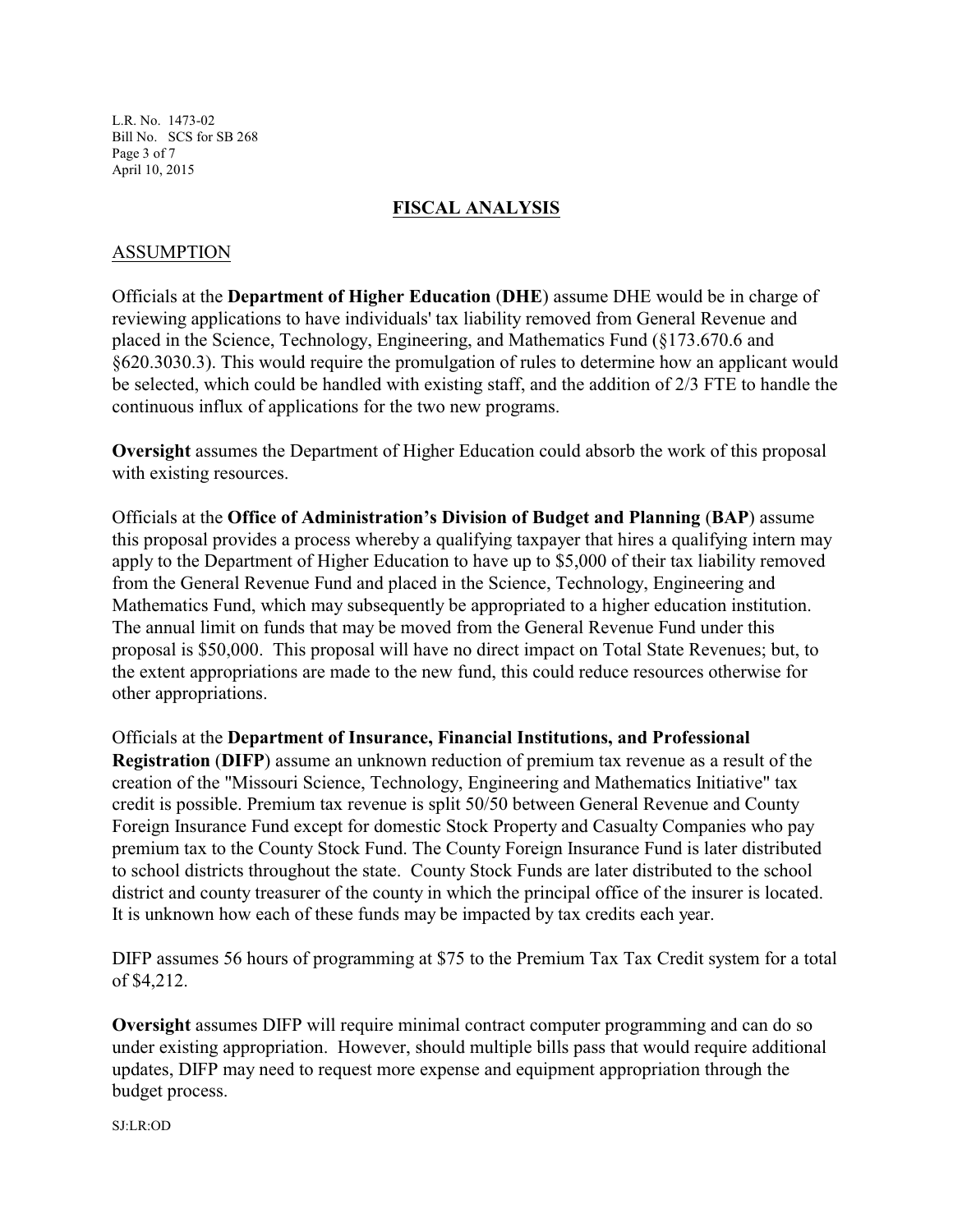L.R. No. 1473-02 Bill No. SCS for SB 268 Page 4 of 7 April 10, 2015

#### ASSUMPTION (continued)

Officials from the **Office of the Secretary of State (SOS)** stated many bills considered by the General Assembly include provisions allowing or requiring agencies to submit rules and regulations to implement the act. The SOS is provided with core funding to handle a certain amount of normal activity resulting from each year's legislative session. The fiscal impact for this fiscal note to the SOS for Administrative Rules is less than \$2,500. The SOS recognizes that this is a small amount and does not expect that additional funding would be required to meet these costs. However, the SOS also recognizes that many such bills may be passed by the General Assembly in a given year and that collectively the costs may be in excess of what the office can sustain with the core budget. Therefore, the SOS reserves the right to request funding for the cost of supporting administrative rules requirements should the need arise based on a review of the finally approved bills signed by the governor.

**Oversight** assumes the SOS could absorb the costs of printing and distributing regulations related to this proposal. If multiple bills pass which require the printing and distribution of regulations at substantial costs, the SOS could request funding through the appropriation process.

Officials at the **Department of Economic Development**, the **Joint Committee on Administrative Rules**, the **Office of the State Treasurer**, and the **Department of Revenue** each assume no fiscal impact from this proposal to their respective organizations.

**Oversight** assumes this proposal allows for the transfer out of General Revenue and into the Science, Technology, Engineering and Mathematics Fund of a taxpayers' tax liability if they hire an intern. Oversight will reflect the loss to General Revenue of \$0 (no money is transferred) to \$50,000 the annual limit allowed under these programs. Oversight assumes all money received in the STEM fund will be spent according to this proposal.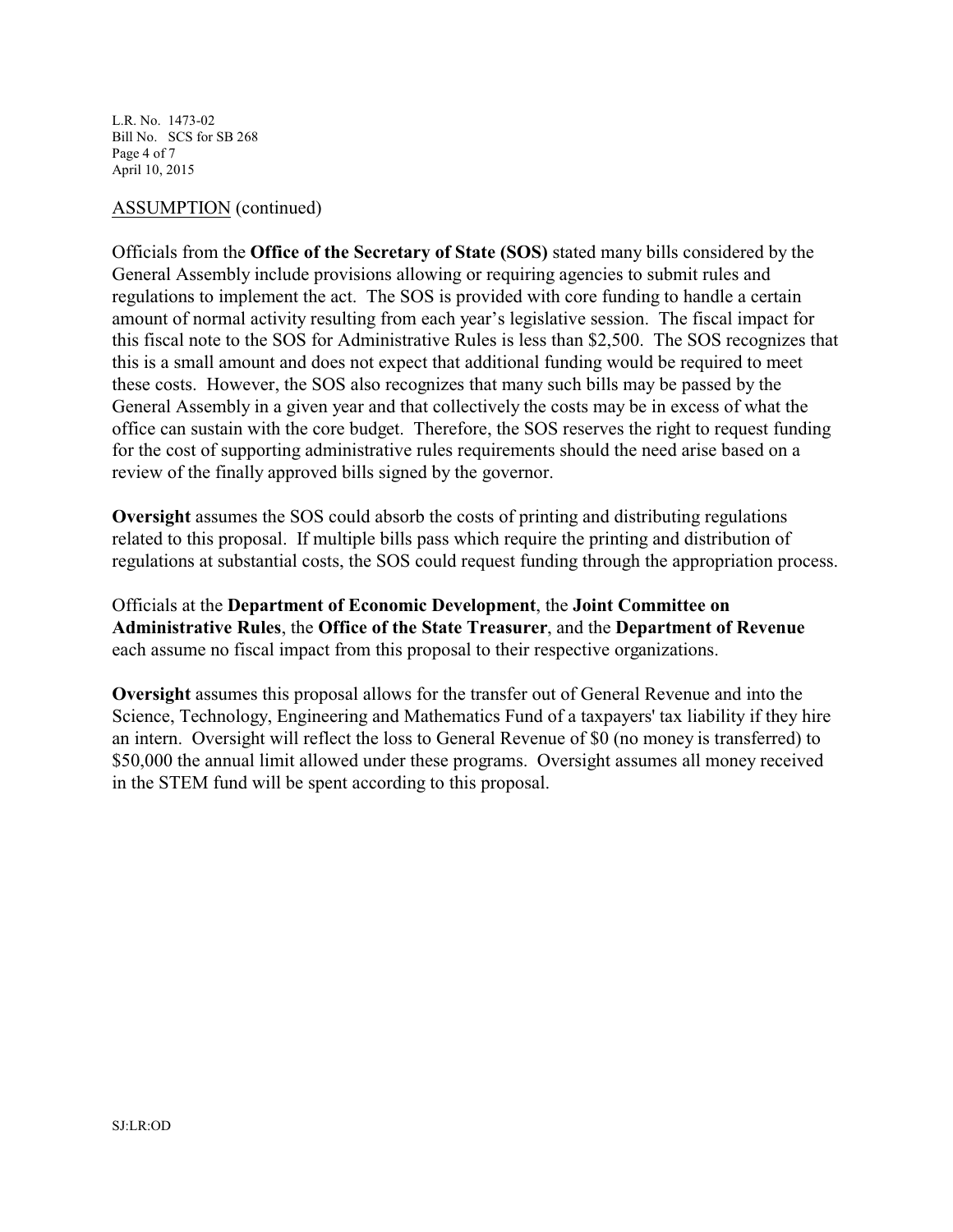L.R. No. 1473-02 Bill No. SCS for SB 268 Page 5 of 7 April 10, 2015

| <b>FUND</b> | <b>ESTIMATED NET EFFECT ON</b><br><b>SCIENCE, TECHNOLOGY,</b><br><b>ENGINEERING &amp; MATHEMATICS</b>                                                 | <u>\$0</u>                    | <u>\$0</u>          | <u>\$0</u>          |
|-------------|-------------------------------------------------------------------------------------------------------------------------------------------------------|-------------------------------|---------------------|---------------------|
|             |                                                                                                                                                       |                               |                     |                     |
|             |                                                                                                                                                       |                               |                     |                     |
|             | Cost - matching funds for higher<br>education institution programs                                                                                    | \$0 to $(\$50,000)$           | \$0 to $(\$50,000)$ | \$0 to $(\$50,000)$ |
|             | Transfer In - from General Revenue -<br>taxpayers' tax liability for hiring an intern                                                                 | \$0 to \$50,000               | \$0 to \$50,000     | \$0 to \$50,000     |
|             | <b>SCIENCE, TECHNOLOGY,</b><br><b>ENGINEERING AND</b><br><b>MATHEMATICS FUND</b>                                                                      |                               |                     |                     |
|             | <b>ESTIMATED NET EFFECT ON</b><br><b>GENERAL REVENUE</b>                                                                                              | \$0 to (\$50,000)             | \$0 to (\$50,000)   | \$0 to (\$50,000)   |
|             | Transfer Out - to STEM fund - taxpayer<br>tax liability transferred for hiring an<br>intern or providing educational benefits<br>§§173.670 & 620.3030 | \$0 to $(\$50,000)$           | \$0 to $(\$50,000)$ | \$0 to $(\$50,000)$ |
|             | <b>GENERAL REVENUE</b>                                                                                                                                |                               |                     |                     |
|             | FISCAL IMPACT - State Government                                                                                                                      | FY 2016<br>$(10 \text{ Mo.})$ | FY 2017             | FY 2018             |

**utilized by insurance companies against insurance premium taxes. If this occurs, the loss in tax revenue would be split between the General Revenue Fund and the County Foreign Insurance Fund, which ultimately goes to local school districts.**

|                                  | \$0                           | \$0     | <u>\$0</u> |
|----------------------------------|-------------------------------|---------|------------|
| FISCAL IMPACT - Local Government | FY 2016<br>$(10 \text{ Mo.})$ | FY 2017 | FY 2018    |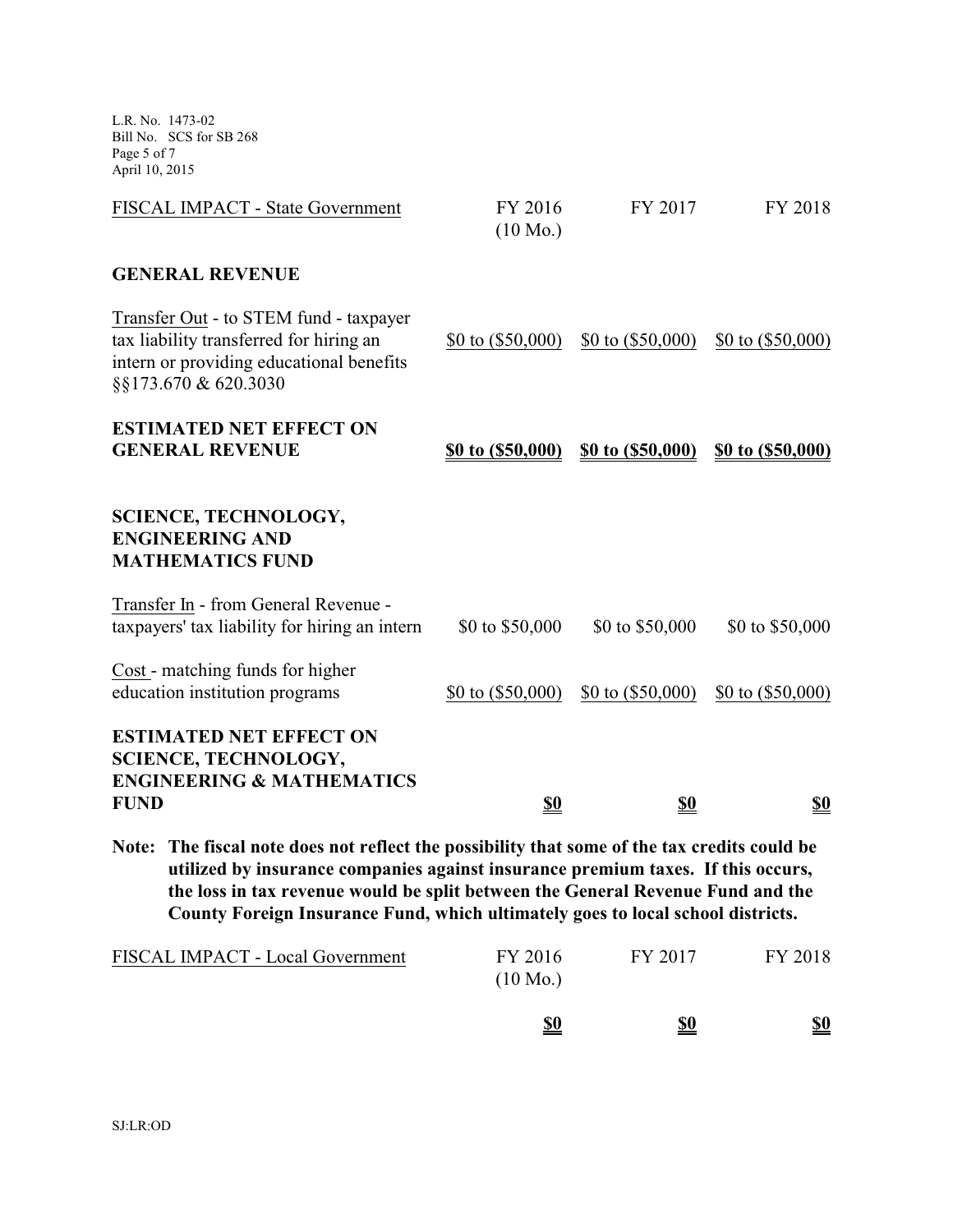L.R. No. 1473-02 Bill No. SCS for SB 268 Page 6 of 7 April 10, 2015

### FISCAL IMPACT - Small Business

No direct fiscal impact to small businesses would be expected as a result of this proposal.

### FISCAL DESCRIPTION

This act modifies the Science, Technology, Engineering and Mathematics Fund.

## MISSOURI SCIENCE, TECHNOLOGY, ENGINEERING AND MATHEMATICS

INITIATIVE: Any taxpayer who hires a student majoring in a field of study related to science, technology, engineering, or mathematics to fill an internship position may apply to have up to five thousand dollars of the taxpayer's state tax liability removed from the general revenue fund and placed in the Science, Technology, Engineering and Mathematics Fund. The student must be enrolled at a two-year or four-year public or private Missouri college or university. The internship position must be in a field of study related to science, technology, engineering, or mathematics. In addition, the internship must be located in Missouri and be for a duration of at least twelve weeks and consist of at least fifteen hours of work per week. The Department of Higher Education must establish a procedure for approving applications.

The cumulative amount of taxes transferred to the Science, Technology, Engineering and Mathematics Fund through the Missouri STEM Initiative and through the Economic-Education Partnership Act cannot exceed fifty thousand dollars annually from all participating taxpayers. Any donations to the fund from third parties will not count toward the fifty thousand dollar limit. (§173.670)

ECONOMIC-EDUCATION PARTNERSHIP ACT: This act creates the Economic-Education Partnership Act. An employer that provides educational benefits or trains a qualified individual for an employment position, may apply to have up to five thousand dollars of the taxpayer's state tax liability transferred from the general revenue fund and placed in the Science, Technology, Engineering and Mathematics Fund. Training must be in the health care, engineering, or information technology fields for no more than one year. Educational benefits are defined as funds provided by an employer to a qualified individual or an accredited educational institution for a period of five years to pay tuition or fees for the pursuit of a higher education degree in a field of study related to health care, engineering, or information technology related programs.

The cumulative amount of taxes transferred to the Science, Technology, Engineering and Mathematics Fund through the Missouri STEM Initiative and through the Economic-Education Partnership Act cannot exceed fifty thousand dollars annually from all participating taxpayers. Any donations to the fund from third parties will not count toward the fifty thousand dollar limit.

The Department of Economic Development may audit employers to ensure compliance.